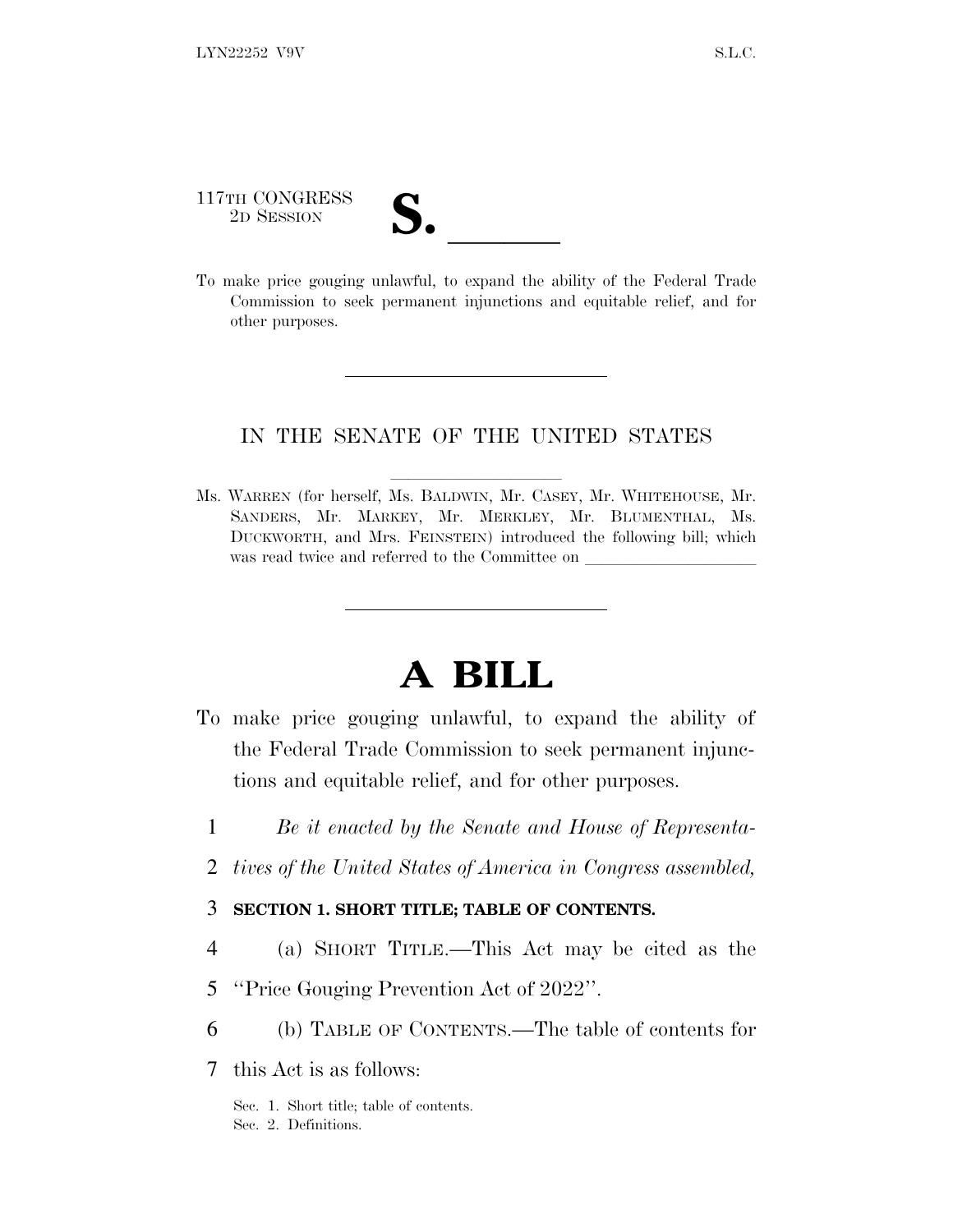Sec. 3. Prevention of price gouging.

Sec. 4. Disclosures in SEC filings.

Sec. 5. Funding.

## **SEC. 2. DEFINITIONS.**

In this Act:

 (1) COMMISSION.—The term ''Commission'' means the Federal Trade Commission.

 (2) CRITICAL TRADING PARTNER.—The term ''critical trading partner'' means a person that has the ability to restrict, impede, or foreclose access to its inputs, customers, partners, goods, services, tech- nology, platform, facilities, or tools in a way that harms competition or limits the ability of the cus- tomers or suppliers of the person to carry out busi-ness effectively.

 (3) EXCEPTIONAL MARKET SHOCK.—The term ''exceptional market shock'' means any change or imminently threatened (as determined under guid- ance issued by the Commission) change in the mar- ket for a good or service resulting from a natural disaster, failure or shortage of electric power or other source of energy, strike, civil disorder, war, military action, national or local emergency, public- health emergency, or any other cause of an atypical disruption in such market.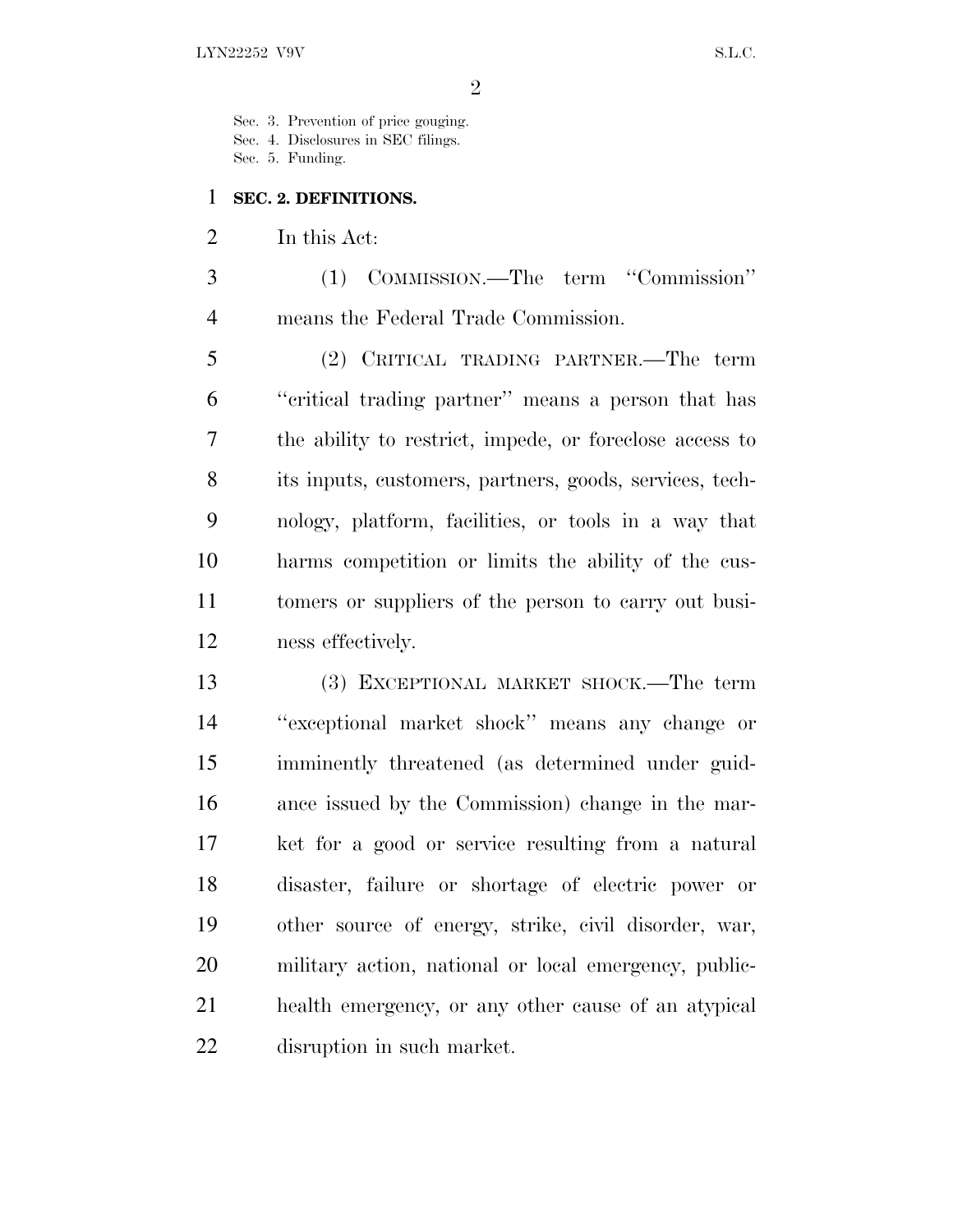(4) GOOD OR SERVICE.—The term ''good or service'' means any good or service offered in com-merce.

 (5) STATE.—The term ''State'' means each of the several States, the District of Columbia, each commonwealth, territory, or possession of the United States, and each Federally recognized Indian Tribe. (6) ULTIMATE PARENT ENTITY.—The term ''ul- timate parent entity'' has the meaning given the term in section 801.1 of title 16, Code of Federal Regulations (or any successor regulation).

## **SEC. 3. PREVENTION OF PRICE GOUGING.**

 (a) I<sup>N</sup> GENERAL.—It shall be unlawful for a person to sell or offer for sale a good or service at an unconscion- ably excessive price during an exceptional market shock, regardless of the person's position in a supply chain or distribution network.

(b) AFFIRMATIVE DEFENSE.—

 (1) IN GENERAL.—Subsection (a) shall not apply to the sale, or offering for sale, of a good or service by a person if—

 (A) the person's ultimate parent entity earned less than \$100,000,000 in gross United States revenue during the preceding 12-month period; and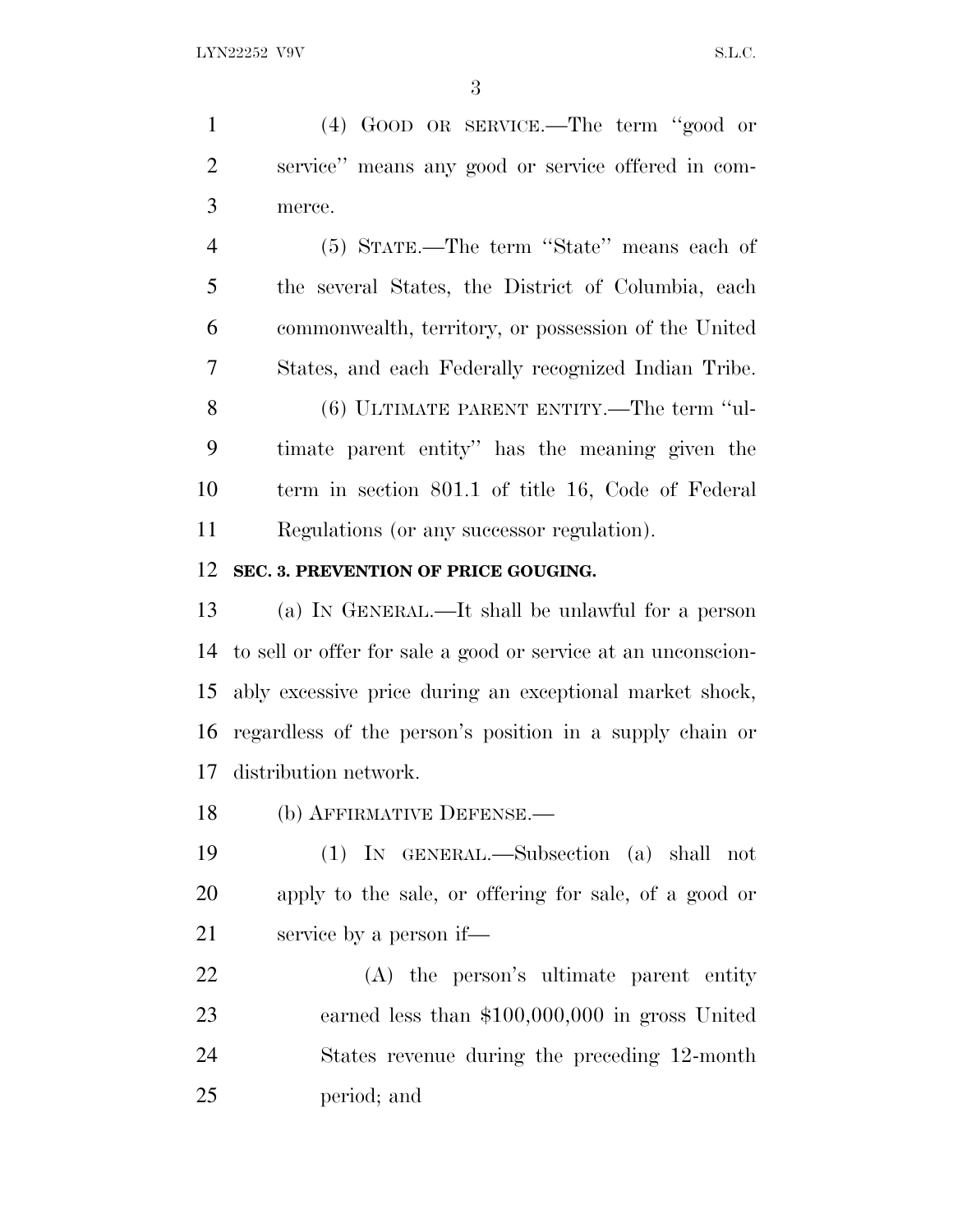LYN22252 V9V S.L.C.

 (B) the person demonstrates by a prepon- derance of the evidence that the increase in the price of the good or service involved is directly attributable to additional costs that are not within the control of the person and are in- curred by the person in procuring, acquiring, distributing, or providing the good or service. (2) INFLATION ADJUSTMENT.—Starting in cal- endar year 2023, the Commission shall annually ad-10 just the amount specified in paragraph  $(1)(A)$  to re- flect the change in the consumer price index for all urban consumers published by the Bureau of Labor Statistics. (c) PRESUMPTIVE VIOLATIONS.—A person shall be presumed to be in violation of subsection (a) if, during an exceptional market shock, it is shown by a preponder- ance of the evidence that the person—  $(1)(A)$  has unfair leverage; or (B) is using the effects or circumstances related to the exceptional market shock as a pretext to in- crease prices; and (2) regardless of the person's position in a supply chain or distribution network, sells or offers for sale a good or service at an excessive price compared to—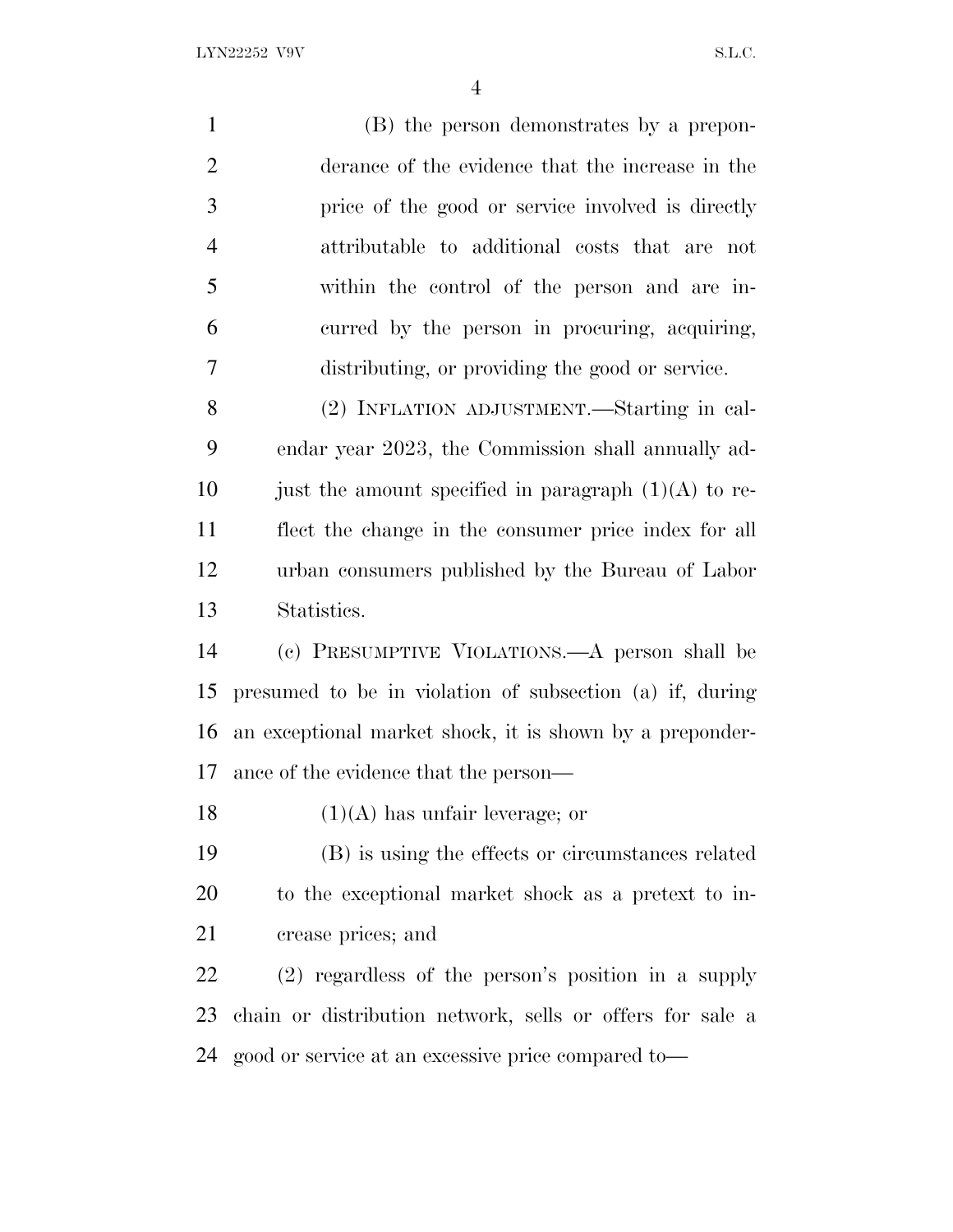(A) the average price at which the good or serv- ice was sold or offered for sale by all competing sell- ers in the market during the 120-day period pre-ceding such exceptional market shock; or

 (B) the average price at which the good or serv- ice was sold or offered for sale by the person in the market during the 120-day period preceding such exceptional market shock.

 (d) REBUTTAL.—A person may rebut a presumption under subsection (c) if the person demonstrates by clear and convincing evidence that the increase in the price of the good or service involved is directly attributable to addi- tional costs that are not within the control of the person and are incurred by the person in procuring, acquiring, distributing, or providing the good or service.

(e) UNFAIR LEVERAGE.—

 (1) IN GENERAL.—For purposes of subsection (c), a person has unfair leverage if the person—

 (A) earned at least \$1,000,000,000 in gross United States revenue during the pre-21 ceding 12-month period;

 (B) discriminates between otherwise equal trading partners in the same market by apply-ing differential prices or conditions;

(C) is a critical trading partner; or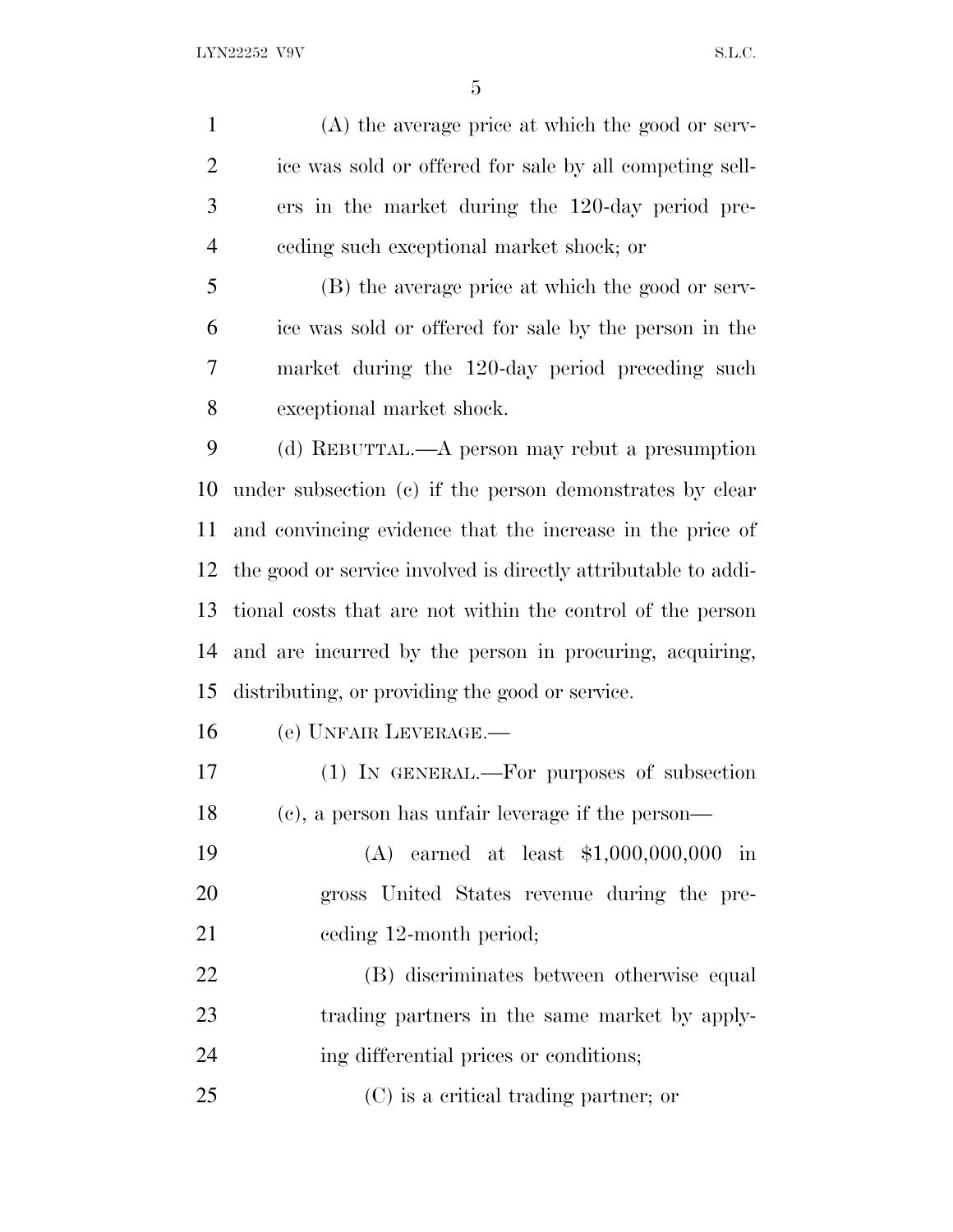(D) has a characteristic described in a rule promulgated by the Commission that further defines unfair leverage. (2) INFLATION ADJUSTMENT.—Starting in cal- endar year 2023, the Commission shall annually ad-6 just the amount specified in paragraph  $(1)(A)$  to re- flect the change in the consumer price index for all urban consumers published by the Bureau of Labor Statistics. 10 (f) ENFORCEMENT BY FTC.— (1) UNFAIR OR DECEPTIVE ACTS OR PRAC- TICES.—A violation of this section or a regulation promulgated under this section shall be treated as a violation of a rule defining an unfair or deceptive act 15 or practice prescribed under section  $18(a)(1)(B)$  of the Federal Trade Commission Act (15 U.S.C.  $57a(a)(1)(B)$ . 18 (2) POWERS OF THE COMMISSION.—Except as otherwise provided, the Commission shall enforce this section in the same manner, by the same means, and with the same jurisdiction, powers, and duties as though all applicable terms and provisions of the Federal Trade Commission Act (15 U.S.C. 41 et seq.) were incorporated into and made a part of this

section. Any person who violates this section shall be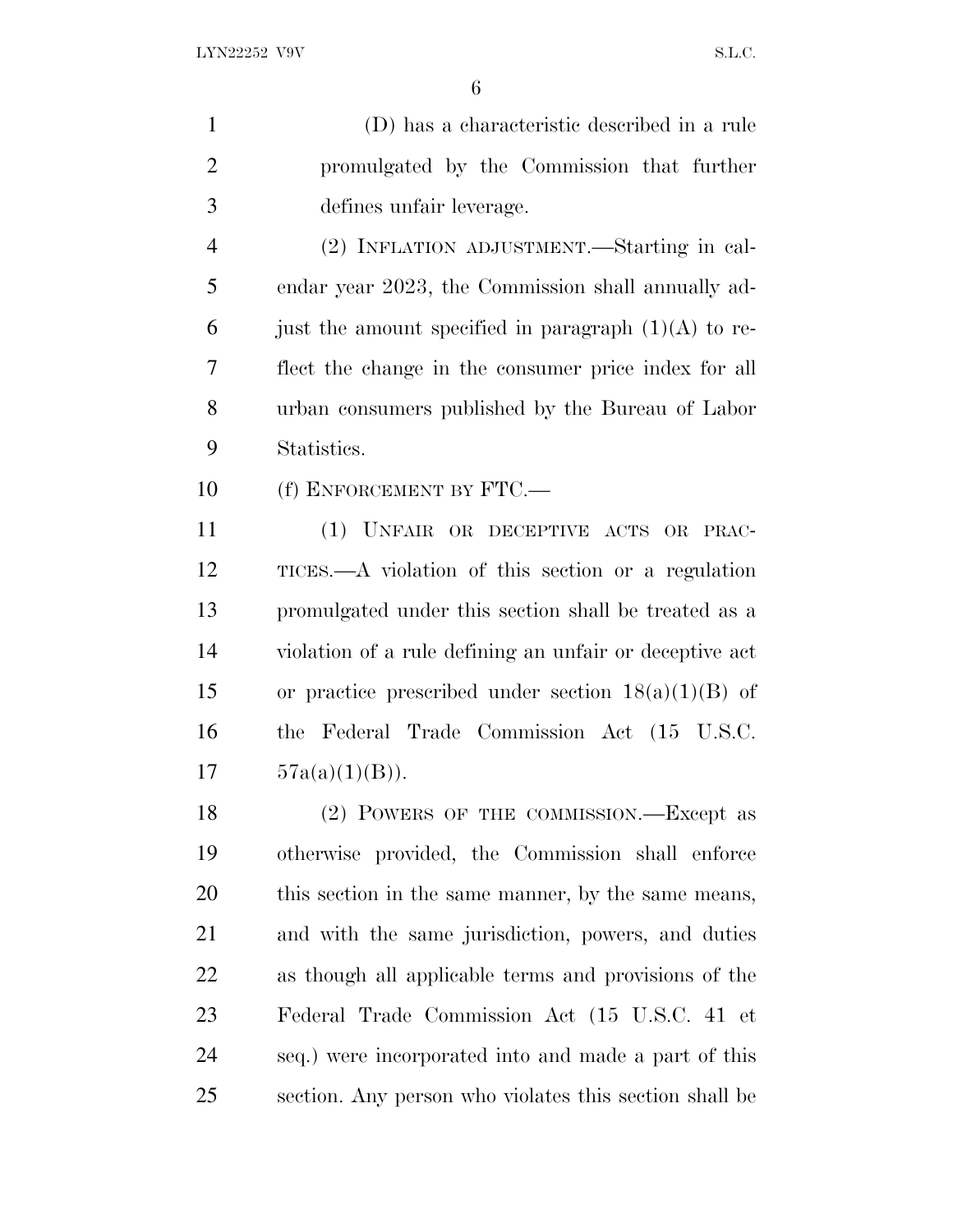| $\mathbf{1}$   | subject to the penalties and entitled to the privileges |
|----------------|---------------------------------------------------------|
| $\overline{2}$ | and immunities provided in the Federal Trade Com-       |
| 3              | mission Act.                                            |
| 4              | (3) INDEPENDENT LITIGATION AUTHORITY.-If                |
| 5              | the Commission has reason to believe that a person      |
| 6              | has violated this section, the Commission may bring     |
| 7              | a civil action in any appropriate United States dis-    |
| 8              | trict court to-                                         |
| 9              | (A) enjoin any further such violation by                |
| 10             | such person;                                            |
| 11             | (B) enforce compliance with this section;               |
| 12             | (C) obtain a permanent, temporary, or pre-              |
| 13             | liminary injunction;                                    |
| 14             | (D) obtain civil penalties;                             |
| 15             | (E) obtain damages, restitution, or other               |
| 16             | compensation on behalf of aggrieved consumers;          |
| 17             | or                                                      |
| 18             | (F) obtain any other appropriate equitable              |
| 19             | relief.                                                 |
| 20             | $(4)$ CIVIL PENALTIES.—In addition to any other         |
| 21             | penalties as may be prescribed by law, each violation   |
| 22             | of this section shall carry a civil penalty not to ex-  |
| 23             | ceed—                                                   |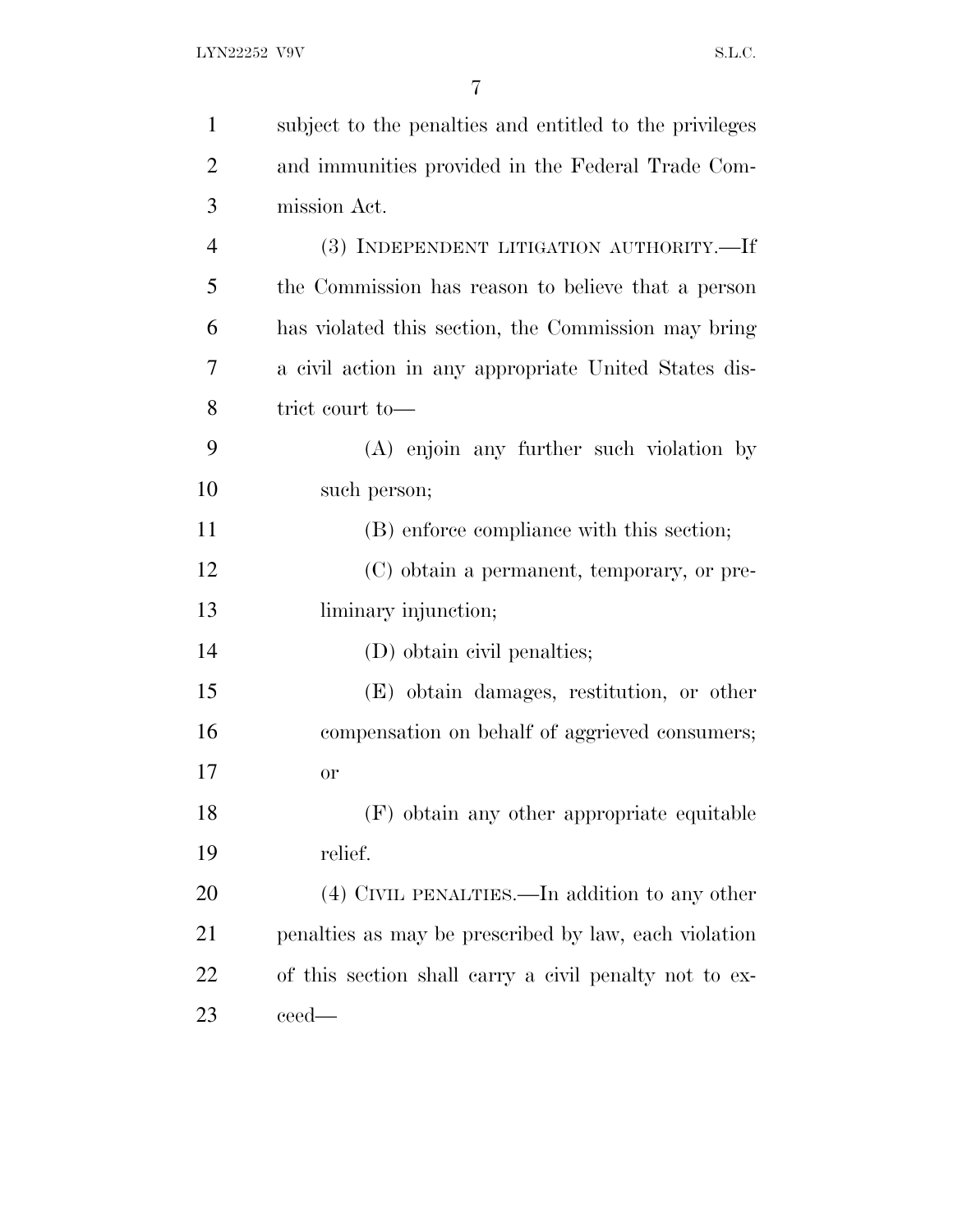| $\mathbf{1}$   | $(A)$ if the person who committed the viola-      |
|----------------|---------------------------------------------------|
| $\overline{2}$ | tion does not have unfair leverage, the lesser    |
| 3              | $of$ —                                            |
| $\overline{4}$ | (i) $$25,000$ ; or                                |
| 5              | (ii) 5 percent of the revenues earned             |
| 6              | by the person's ultimate parent entity dur-       |
| $\overline{7}$ | ing the preceding 12-month period; or             |
| 8              | (B) if the person who committed the viola-        |
| 9              | tion has unfair leverage, 5 percent of the reve-  |
| 10             | nues earned by the person's ultimate parent en-   |
| 11             | tity during the preceding 12-month period.        |
| 12             | $(5)$ RULEMAKING.—                                |
| 13             | (A) IN GENERAL.—The Commission may                |
| 14             | promulgate in accordance with section 553 of      |
| 15             | title 5, United States Code, such rules as may    |
| 16             | be necessary to carry out this Act, including the |
| 17             | guidance required under subparagraph (B),         |
| 18             | regarding an exceptional market<br>guidance       |
| 19             | shock, or additional characteristics that dem-    |
| 20             | onstrate unfair leverage.                         |
| 21             | (B) REQUIRED GUIDANCE.—Not later than             |
| 22             | 180 days after the date of enactment of this      |
| 23             | Act, the Commission shall promulgate regula-      |
| 24             | tions regarding violations of this Act, which     |
| 25             | shall include guidelines on what constitutes a    |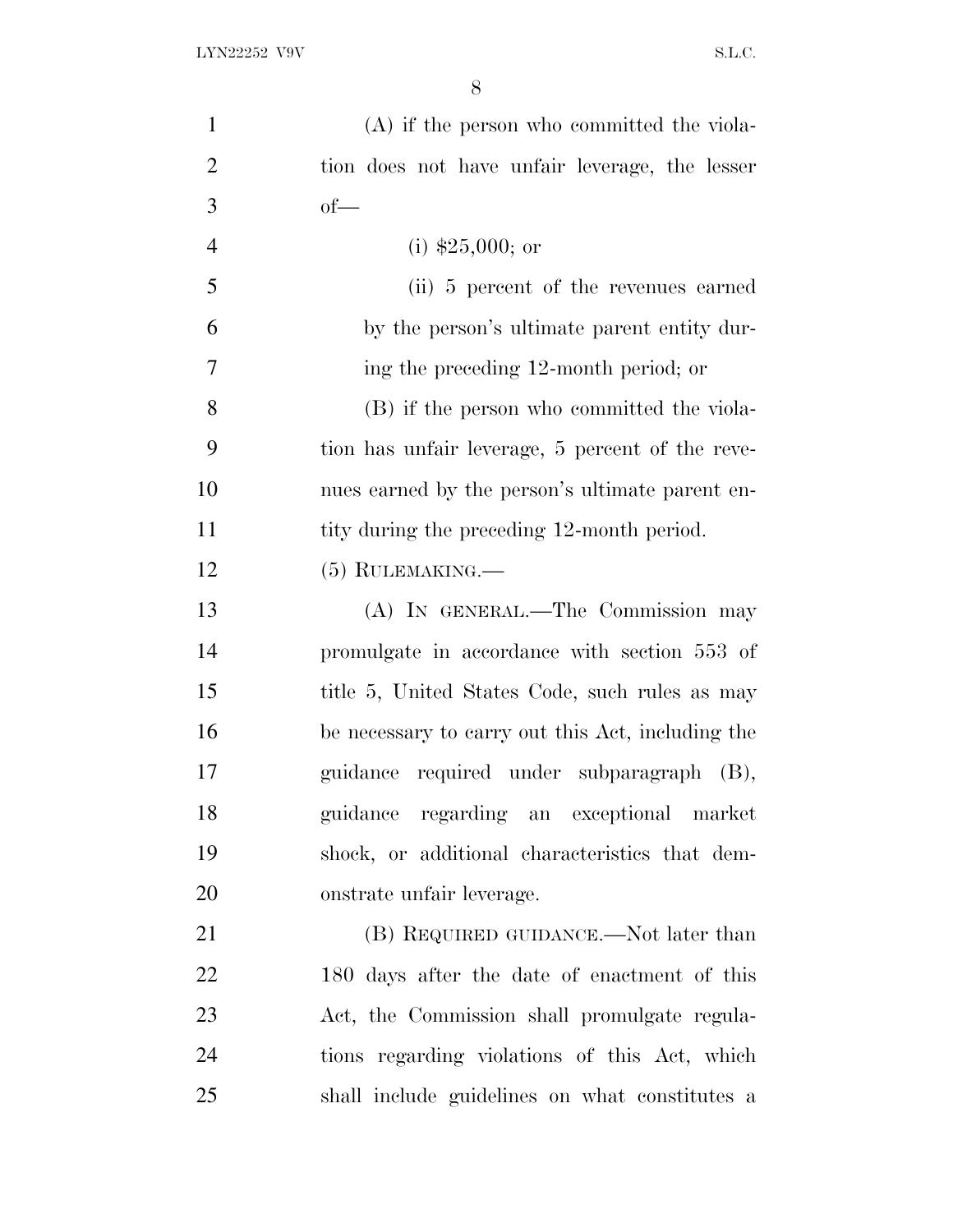| $\mathbf{1}$   | market, an unconscionably excessive price for a        |
|----------------|--------------------------------------------------------|
| $\overline{2}$ | good or service, and an excessive price for a          |
| 3              | good or service.                                       |
| $\overline{4}$ | (6) EFFECT ON OTHER LAWS.—Nothing in this              |
| 5              | section shall be construed in any way to limit the     |
| 6              | authority of the Commission under any other provi-     |
| 7              | sion of law.                                           |
| 8              | (g) ENFORCEMENT BY STATE ATTORNEYS GEN-                |
| 9              | ERAL.-                                                 |
| 10             | (1) IN GENERAL.—If the attorney general of a           |
| 11             | State, or another official or agency designated by a   |
| 12             | State, has reason to believe that any person has vio-  |
| 13             | lated or is violating this section, the attorney gen-  |
| 14             | eral, official, or agency of the State, in addition to |
| 15             | any authority it may have to bring an action in        |
| 16             | State court under its laws, may bring a civil action   |
| 17             | in any appropriate United States district court or in  |
| 18             | any other court of competent jurisdiction, including   |
| 19             | a State court, to-                                     |
| 20             | (A) enjoin any further such violation by               |
| 21             | such person;                                           |
| 22             | (B) enforce compliance with this section;              |
| 23             | (C) obtain a permanent, temporary, or pre-             |
| 24             | liminary injunction;                                   |
| 25             | (D) obtain civil penalties;                            |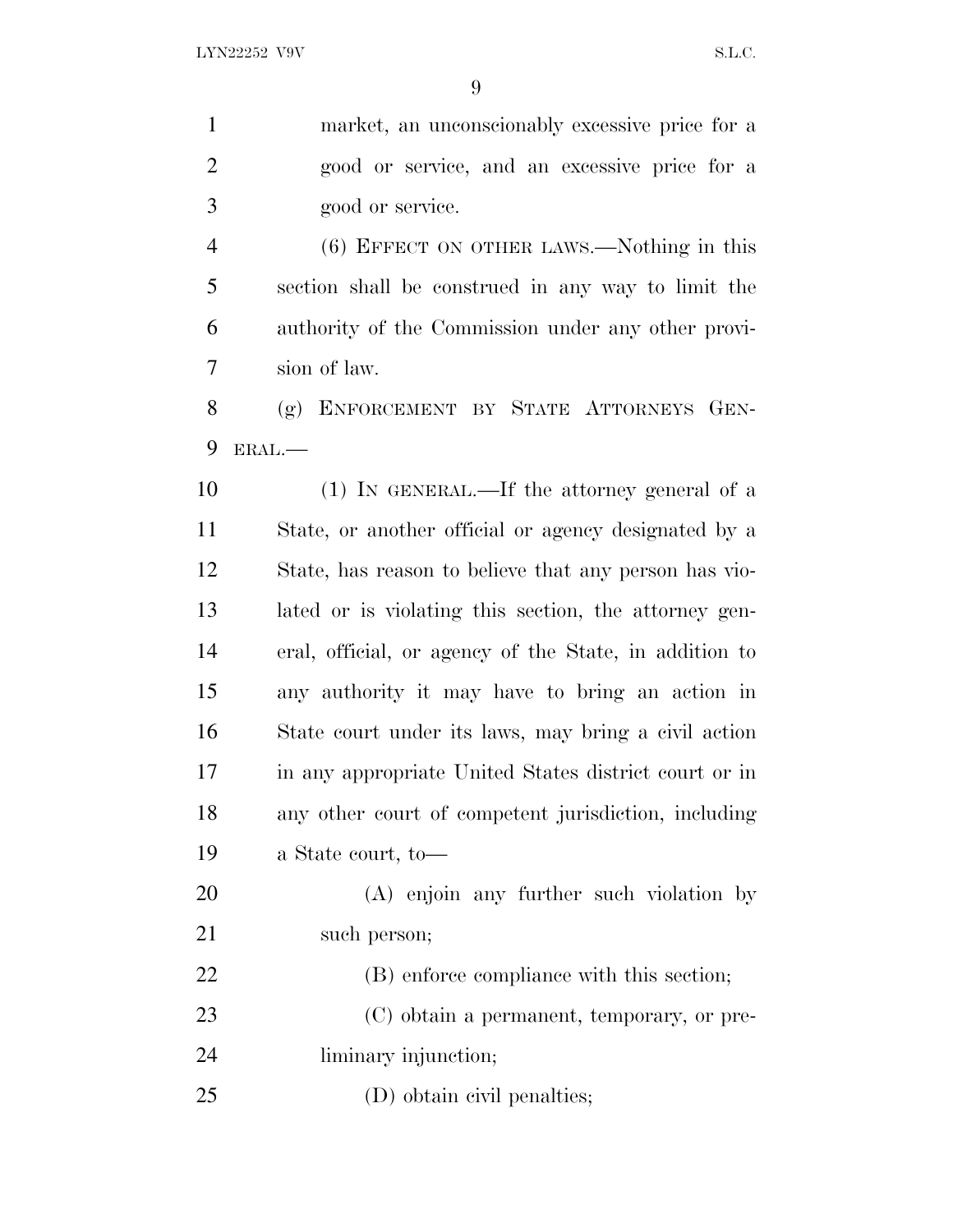(E) obtain damages, restitution, or other compensation on behalf of residents of the State; or

 (F) obtain any other appropriate equitable relief.

 (2) NOTICE.—Before filing an action under paragraph (1), the attorney general, official, or agency of the State involved shall provide to the Commission a written notice of such action and a copy of the complaint for such action. If the attor- ney general, official, or agency determines that it is not feasible to provide the notice described in this paragraph before the filing of the action, the attor- ney general, official, or agency shall provide written notice of the action and a copy of the complaint to the Commission immediately upon the filing of the action.

18 (3) LIMITATION ON STATE ACTION WHILE FED- ERAL ACTION IS PENDING.—If the Commission has instituted a civil action for a violation of this section, no State attorney general, or official or agency of a State, may bring an action under this paragraph during the pendency of that action against any de-fendant named in the complaint of the Commission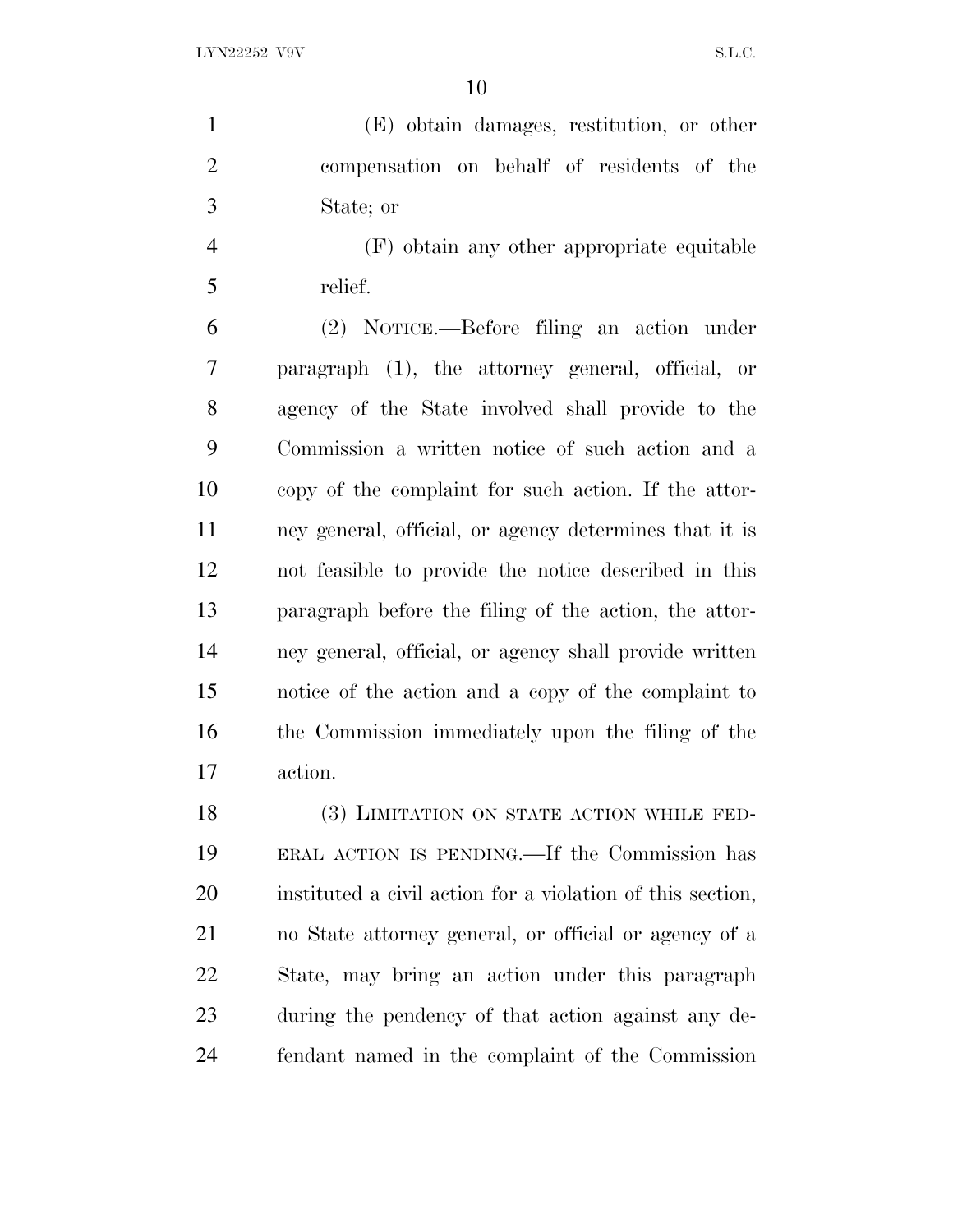| $\mathbf{1}$   | for any violation of this section alleged in the com-  |
|----------------|--------------------------------------------------------|
| $\overline{2}$ | plaint.                                                |
| 3              | (4) RELATIONSHIP WITH STATE-LAW CLAIMS.—               |
| $\overline{4}$ | If the attorney general of a State has authority to    |
| 5              | bring an action under State law directed at acts or    |
| 6              | practices that also violate this section, the attorney |
| 7              | general may assert the State-law claim and a claim     |
| 8              | under this section in the same civil action.           |
| 9              | (h) SAVINGS CLAUSE.—Nothing in this section shall      |
| 10             | preempt or otherwise affect any State or local law.    |
| 11             | SEC. 4. DISCLOSURES IN SEC FILINGS.                    |
| 12             | (a) DEFINITIONS.—In this section:                      |
| 13             | COVERED ISSUER.—The term "covered<br>(1)               |
| 14             | issuer" means an issuer that—                          |
| 15             | (A) has a covered quarter; and                         |
| 16             | (B) in the quarter following the covered               |
| 17             | quarter described in subparagraph $(A)$ , is re-       |
| 18             | quired to submit Form 10–Q or Form 10–K.               |
| 19             | (2) COVERED QUARTER.—The term "covered                 |
| 20             | quarter" means a quarter during which there is an      |
| 21             | exceptional market shock.                              |
| 22             | $(3)$ FORM $10-K$ . The term "Form $10-K$ "            |
| 23             | means the form described in section 249.310 of title   |
| 24             | 17, Code of Federal Regulations, or any successor      |
| 25             | regulation.                                            |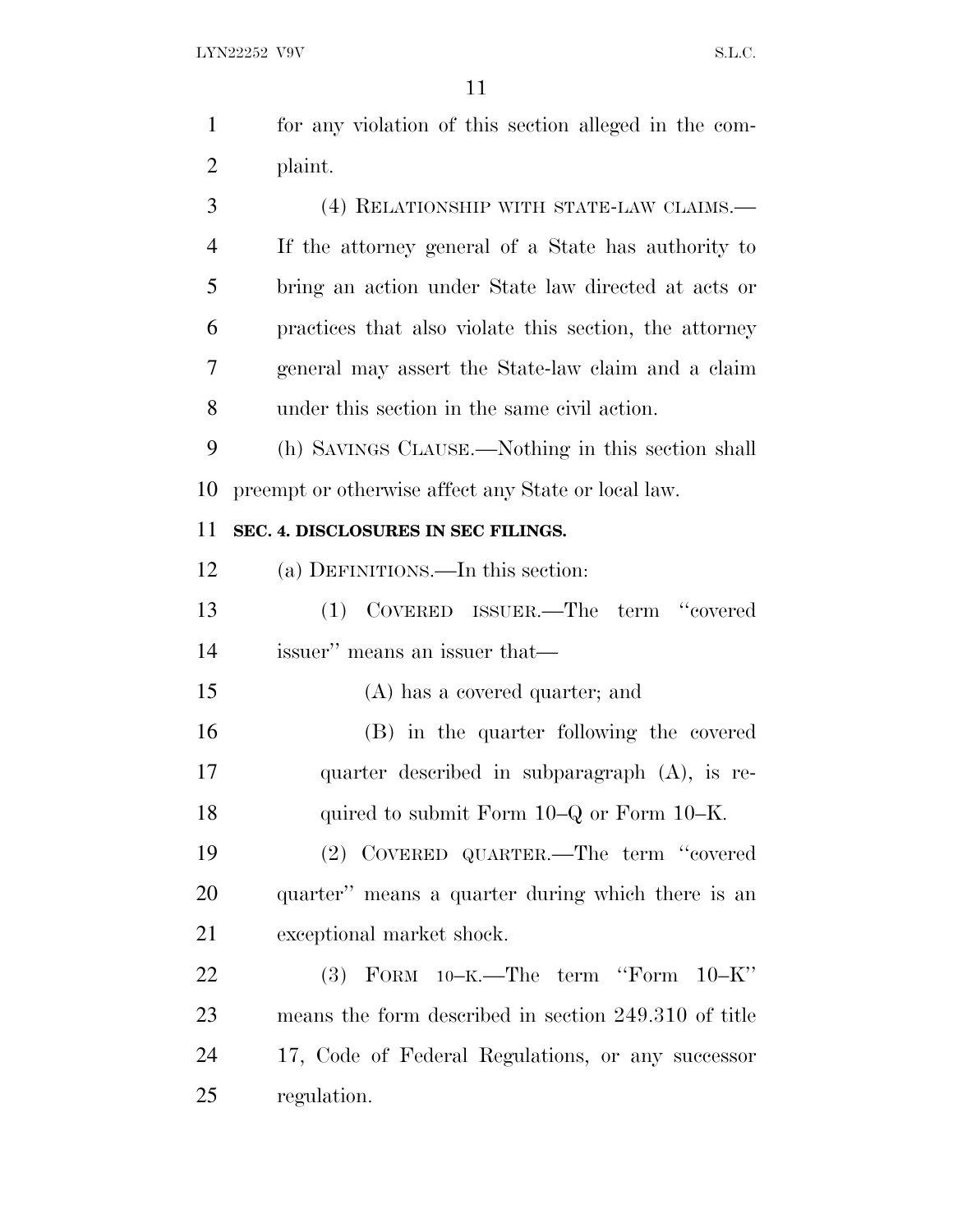(4) FORM 10–Q.—The term ''Form 10–Q'' means the form described in section 240.15d–13 of title 17, Code of Federal Regulations, or any suc-cessor regulation.

 (5) ISSUER.—The term ''issuer'' has the mean- ing given the term in section  $3(a)$  of the Securities Exchange Act of 1934 (15 U.S.C. 78c(a)).

 (b) INCLUSION IN FILING.—Each covered issuer, in each Form 10–K or Form 10–Q that the covered issuer is required to file in a quarter following a covered quarter, shall include in the filing the following information with respect to that covered quarter, as compared with the quarter preceding that covered quarter:

 (1) The percentage change in the volume of goods or services sold, and the percentage change in the average sales price of those goods or services, which shall be broken down by material product cat- egories, when relevant, and presented in a tabular format.

 (2) The gross margins of the covered issuer, which shall be broken down by material product cat- egories, when relevant, and presented in a tabular format.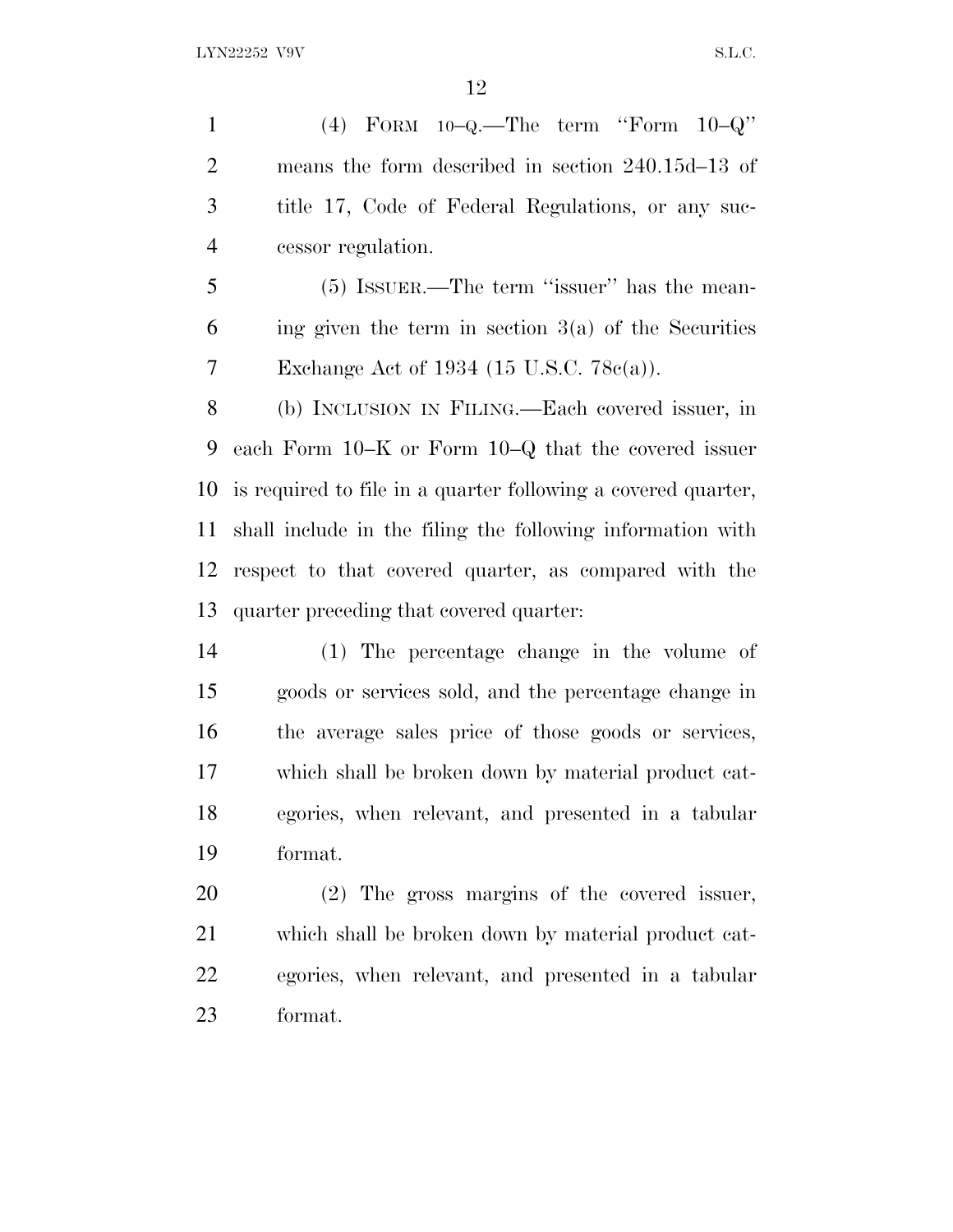| $\mathbf{1}$   | (3) Presented in tabular format, the share of         |
|----------------|-------------------------------------------------------|
| $\overline{2}$ | the increase in revenue of the covered issuer that is |
| 3              | attributable to-                                      |
| $\overline{4}$ | $(A)$ a change in the cost of goods or serv-          |
| 5              | ices sold by the covered issuer; and                  |
| 6              | (B) a change in the volume of goods or                |
| 7              | services sold by the covered issuer.                  |
| 8              | (4) The percentage change in the costs of the         |
| 9              | covered issuer, which shall be broken down by cat-    |
| 10             | egory and presented in tabular format.                |
| 11             | $(5)$ In dollars, the change in the costs of the      |
| 12             | covered issuer and the revenue of the covered issuer, |
| 13             | which shall be presented in tabular format.           |
| 14             | $(6)$ A detailed narrative disclosure of the pric-    |
| 15             | ing strategy of the covered issuer, which shall in-   |
| 16             | $_{\rm clude}$                                        |
| 17             | (A) an explanation for any increase in the            |
| 18             | gross margins of material product categories,         |
| 19             | including all material causes for such an in-         |
| 20             | crease, an explanation of how each such mate-         |
| 21             | rial cause affected such an increase, and a de-       |
| 22             | scription of the relative importance of each such     |
| 23             | material cause with respect to such an increase;      |
|                |                                                       |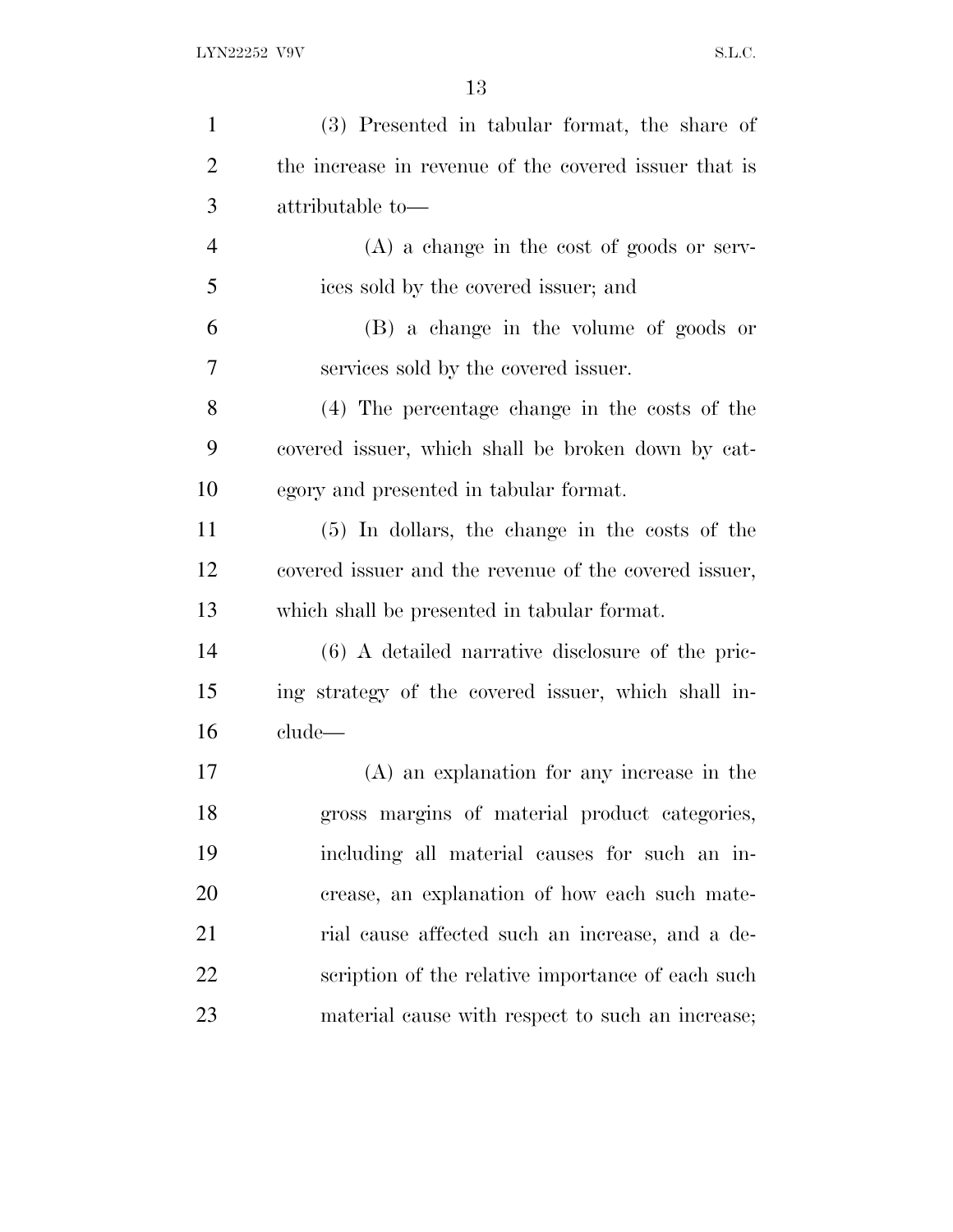| $\mathbf{1}$   | (B) an explanation for the decisions made                 |
|----------------|-----------------------------------------------------------|
| $\overline{2}$ | by the covered issuer with respect to the prices          |
| 3              | of goods or services sold by the covered issuer;          |
| $\overline{4}$ | (C) if the covered issuer increased prices at             |
| 5              | a rate that was greater than the rate at which            |
| 6              | the costs incurred by the covered issuer in-              |
| $\overline{7}$ | creased, the rationale and objectives for increas-        |
| 8              | ing prices in such a manner; and                          |
| 9              | (D) a description of conditions under                     |
| 10             | which the covered issuer plans to modify pricing          |
| 11             | after the date on which the covered issuer sub-           |
| 12             | mits the filing.                                          |
| 13             | (c) REGULATIONS.—Not later than 180 days after            |
| 14             | the date of enactment of this Act, the Securities and Ex- |
| 15             | change Commission shall issue final regulations, or amend |
| 16             | existing regulations of the Commission, to carry out this |
| 17             | section.                                                  |
| 18             | (d) EFFECTIVE DATE.—This section shall take effect        |
| 19             | on the date on which the Securities and Exchange Com-     |
| 20             | mission issues final regulations under subsection (c) or  |
| 21             | completes the amendments required under that sub-         |
| 22             | section, as applicable.                                   |
| 23             | SEC. 5. FUNDING.                                          |
|                |                                                           |

 In addition to amounts otherwise available, there is appropriated to the Commission for fiscal year 2023, out